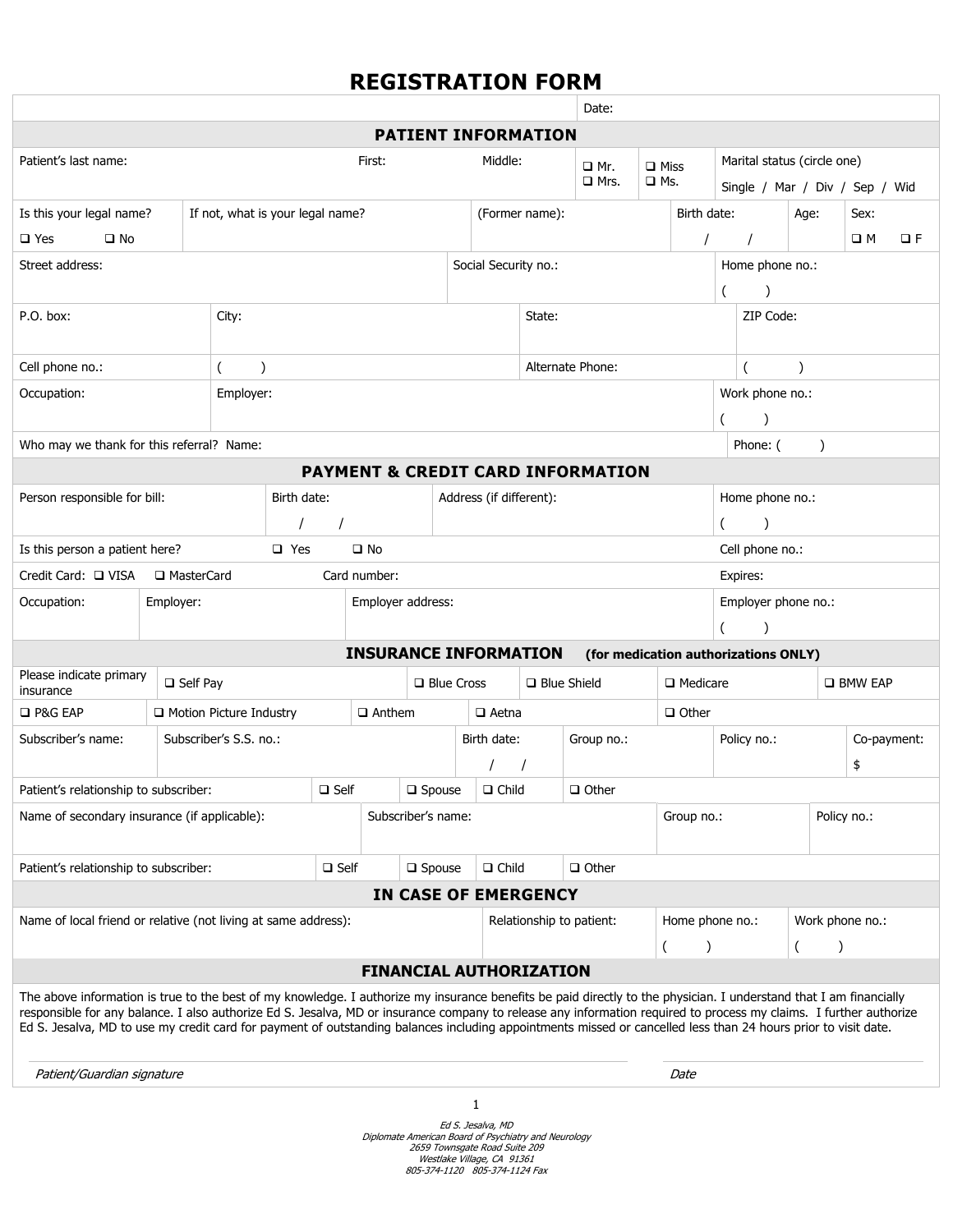### **STANDARD FEE SCHEDULE**

### **WELCOME TO THE PRACTICE!!**

Thank you, for choosing our office for your psychiatric needs. We strive to provide a warm and compassionate environment while addressing the presenting psychiatric issues with the utmost level of professionalism and sensitivity. Our staff has years of experience to help you or your loved one today.

|    | <b>INITIAL EVALUATION:</b>                                | \$400 (60 minutes)                                                                                               |
|----|-----------------------------------------------------------|------------------------------------------------------------------------------------------------------------------|
|    | 2. <b>INITIAL EVALUATION:</b> (extended)                  | \$495 (90 minutes)                                                                                               |
|    | 3. MEDICATION MANAGEMENT/ 1 <sup>st</sup> FOLLOW UP VISIT | \$235 (40 minutes)                                                                                               |
|    | 4. MEDICATION MANAGEMENT (uncomplicated)                  | \$140 (20 minutes)                                                                                               |
|    | 5. TELEPHONE CONSULTATION (in lieu of an office visit)    | \$140 (20 minutes)                                                                                               |
|    | 6. COURT APPEARANCE, DEPOSITIONS                          | \$1,500 (retainer fee for minimum of 3<br>Hours paid prior to<br>appearance)<br>\$500 (for each additional hour) |
|    | 7. LETTER REQUESTS (brief)                                | \$30                                                                                                             |
| 8. | <b>LETTER OR WRITTEN REPORT REQUESTS (detailed)</b>       | \$50 on up (depending on time)                                                                                   |
|    | 9. INSURANCE/DISABILITY FORMS                             | \$50 on up (depending on time)                                                                                   |
|    | 10. BILLING SUMMARIES (extra copies)                      | \$30                                                                                                             |
|    | <b>11. RETURNED CHECKS</b>                                | \$30                                                                                                             |
|    | 12. MEDICATION PRIOR AUTHORIZATIONS                       | \$50 on up (depending on time)                                                                                   |

**\* PAYMENT IS EXPECTED AT THE TIME OF EACH VISIT. \_\_\_\_\_\_\_(INITIAL)** 

I have read the above and agree to its terms and conditions.

Patient Signature or Parent/Guardian Date Date Date

Printed Name

2

 $\_$  , and the state of the state of the state of the state of the state of the state of the state of the state of the state of the state of the state of the state of the state of the state of the state of the state of the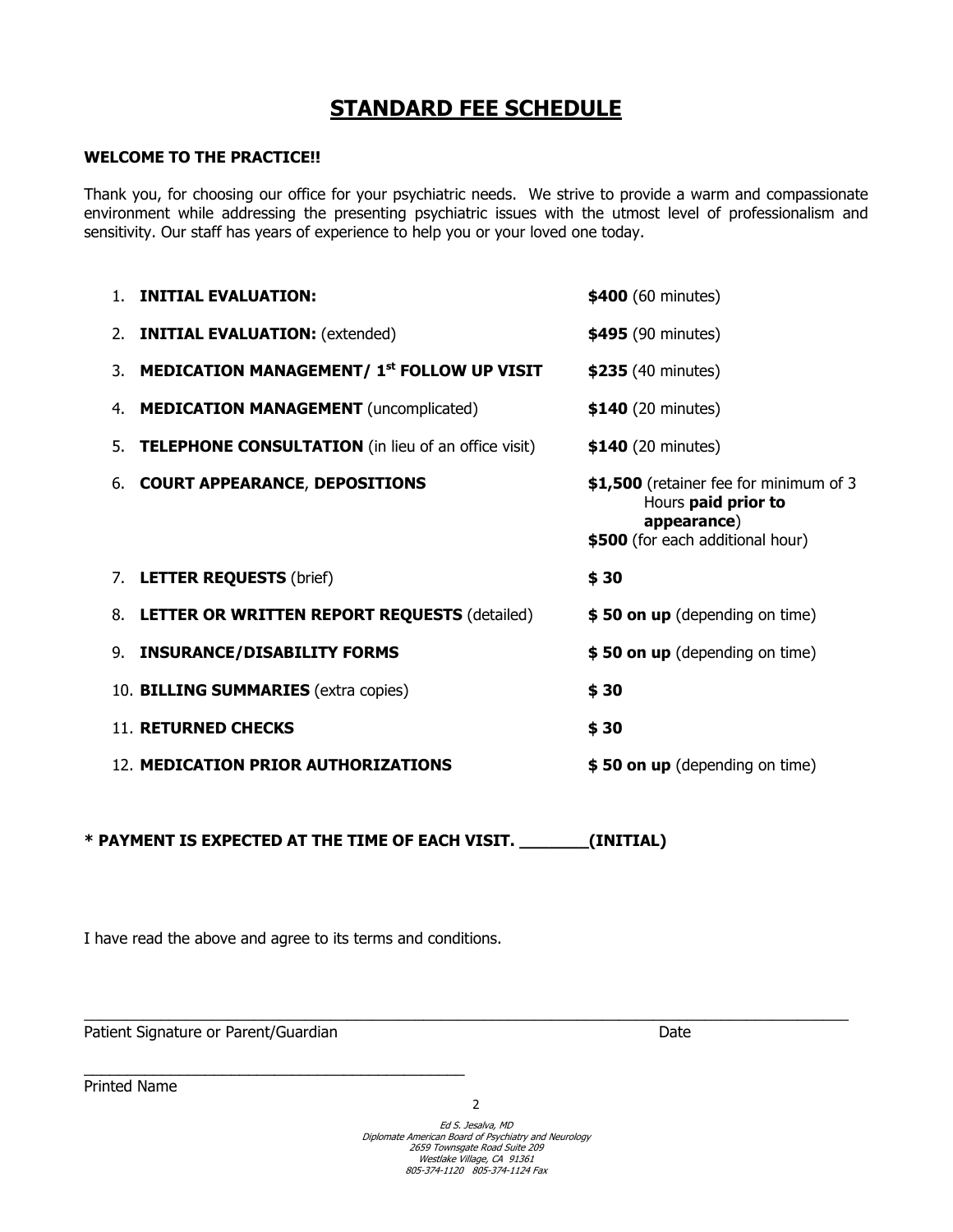# **OFFICE APPOINTMENTS AND CANCELLATION POLICY**

Our office tries to meet the needs of all of our patients but in particular our patients in crises that need our urgent attention. To open up appointment slots for patients in crises, the following scheduling policies are implemented:

- **1.** All patients will be scheduled during the next available appointment slot. If this is not satisfactory, special arrangements may be made through the office manager, if possible. *(initial)*
- **2.** One day prior to the appointment, the office will try to reach you directly to confirm the appointment. If we are unable to reach you, we will try your alternate contact information. Please be aware, though, that this reminder service is a **courtesy** to our patients and that they are ultimately responsible for charges incurred due to a missed appointment. **\_\_\_\_\_ (initial)**
- 3. We understand that there may be circumstances that are beyond your control and we will try to accommodate them as best we can. However, there is a **24 hour cancellation** policy. You can cancel or re-schedule your appointment anytime 24 hours **before** your appointment. If the appointment is cancelled less than the 24 hour period or missed completely without notification the following consequences apply:
	- a) If the first appointment is missed or if the cancellation is less than 24 hours prior to the appointment, there is no cancellation charge but a credit card is required to be on file prior to the next appointment. Our office will notify you of this change **\_\_\_\_\_ (initial)**
	- b) If a second appointment is scheduled and missed or the cancellation is less than 24 hours prior to the appointment, there is a cancellation charge of \$105. *Our office will notify you of this charge*. **(initial)**
	- c) If a third appointment is scheduled and missed or the cancellation is less than 24 hours prior to the appointment, there is a cancellation charge of \$105\_AND future appointments will no longer be made without approval of the doctor or office manager and outstanding fees or balances rectified. Our office will notify you of these changes. **\_\_\_\_\_\_\_(initial)**

# **CREDIT CARD POLICY**

- 1. The patients' credit card information will be provided to the office and charged the next business day for the missed appointments and other fees incurred during treatment. **\_\_\_\_\_ (initial)**
- 2. Your credit card is used exclusively for charges incurred in the office. This includes any office charges that are current or outstanding. **\_\_\_\_\_ (initial)**
- 3. Unfortunately, services cannot be rendered unless valid credit card information is provided. \_\_\_ **(initial)**

I have read the above and agree to its terms and conditions.

Patient name or guardian Date of the Contract of the Contract of the Date of the Date of the Date of the Date of the Date of the Date of the Date of the Date of the Date of the Date of the Date of the Date of the Date of t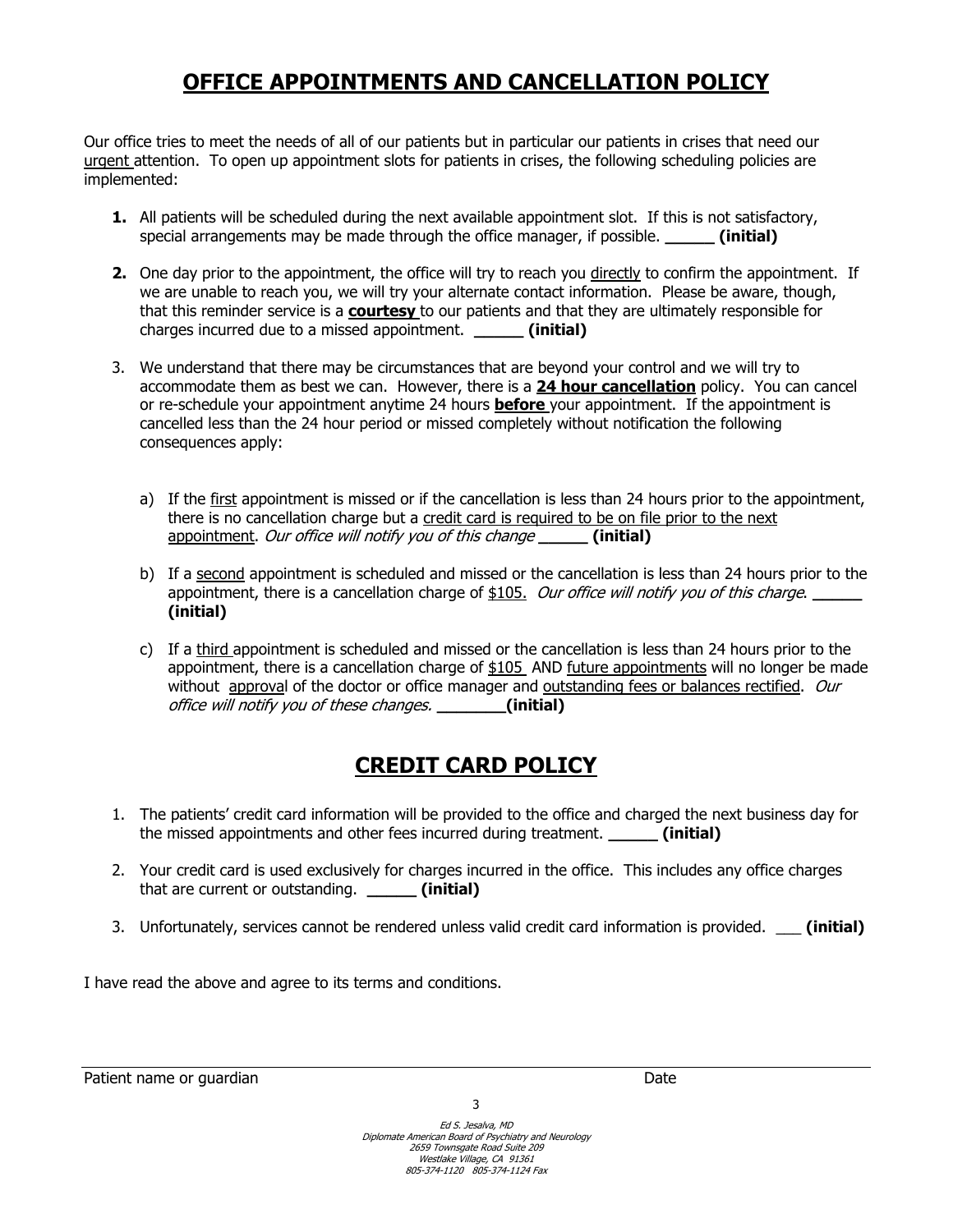# **PAYMENT POLICY**

**Payment is expected at the time services are rendered.** We accept cash, checks or credit cards. Delinquent accounts will be sent for collection, unless prior financial arrangements have been made. There is a **\$25.00 service charge** on all returned checks. **\_\_\_\_\_ (initial)**

### **INSURANCE BILLING INFORMATION**

Insurance billing slips are provided at the end of each visit. Included is all the information you will to submit to your insurance company to obtain reimbursement. Simply attach these billing slips or "Superbills" to the claim form provided by your insurance company and mail them in your reimbursement. Insurance reimbursement is an agreement between you and your insurance company. We will assist you in obtaining you insurance benefits. However, you are financially responsible for all charges, regardless of insurance coverage. **\_\_\_\_\_ (initial)**

### **WRITTEN REPORTS**

Occasionally, requests are received for reports, treatment reports for insurance companies, and written evaluations to be sent to individuals or agencies. You will be billed for the time required to complete such reports, as well as clerical costs**. \_\_\_\_\_ (initial)** 

I have read the above and agree to its terms and conditions.

\_\_\_\_\_\_\_\_\_\_\_\_\_\_\_\_\_\_\_\_\_\_\_\_\_\_\_\_\_\_\_\_\_\_\_\_\_\_\_\_\_\_\_\_

| Patient name or quardian | Date |
|--------------------------|------|
|                          |      |

Printed Name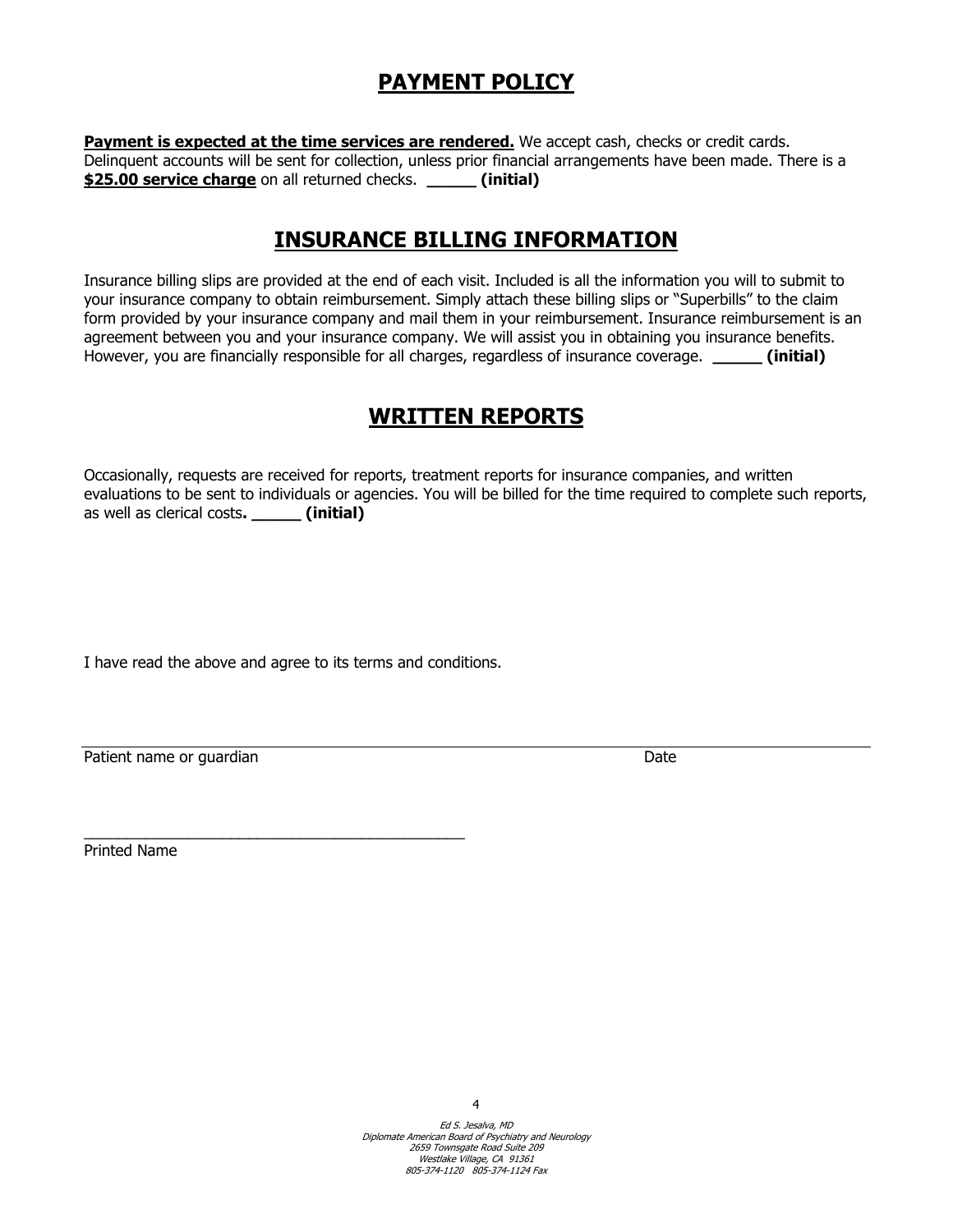# **AUTHORIZATION TO RELEASE MENTAL HEALTHCARE INFORMATION**

| Patient's Name:                               | <u> 1989 - Johann Barn, mars eta bainar eta idazlea (</u>                                                                    | Date of Birth:<br><u> 1980 - Andrea Station Books, amerikansk politik (</u> |                                                                                           |    |  |  |  |  |
|-----------------------------------------------|------------------------------------------------------------------------------------------------------------------------------|-----------------------------------------------------------------------------|-------------------------------------------------------------------------------------------|----|--|--|--|--|
| Previous Name:                                |                                                                                                                              |                                                                             |                                                                                           |    |  |  |  |  |
| I request and authorize                       | release healthcare information of the patient named above to:                                                                |                                                                             | the control of the control of the control of the control of the control of the control of | to |  |  |  |  |
| Name:                                         | <u> 1989 - Johann Barbara, martin amerikan basal dan berasal dan berasal dalam basal dan berasal dan berasal dan</u>         |                                                                             |                                                                                           |    |  |  |  |  |
| Address:                                      | <u> 1989 - Johann Harry Harry Harry Harry Harry Harry Harry Harry Harry Harry Harry Harry Harry Harry Harry Harry</u>        |                                                                             |                                                                                           |    |  |  |  |  |
| City:                                         |                                                                                                                              |                                                                             |                                                                                           |    |  |  |  |  |
| or dates:                                     | This request and authorization applies to:<br>$\Box$ Healthcare information relating to the following treatment, condition,  |                                                                             |                                                                                           |    |  |  |  |  |
| $\Box$ All healthcare information             |                                                                                                                              |                                                                             |                                                                                           |    |  |  |  |  |
| $\Box$ Other:                                 | <u> 1989 - Johann Stein, fransk politik (d. 1989)</u>                                                                        |                                                                             |                                                                                           |    |  |  |  |  |
| <b>Definition:</b>                            |                                                                                                                              |                                                                             |                                                                                           |    |  |  |  |  |
| $\Box$ Yes $\Box$ No<br>Patient<br>Signature: | I authorize the release of any records regarding drug, alcohol, or mental health<br>treatment to the person(s) listed above. | Date<br>Signed:                                                             |                                                                                           |    |  |  |  |  |
|                                               |                                                                                                                              |                                                                             |                                                                                           |    |  |  |  |  |

Printed Name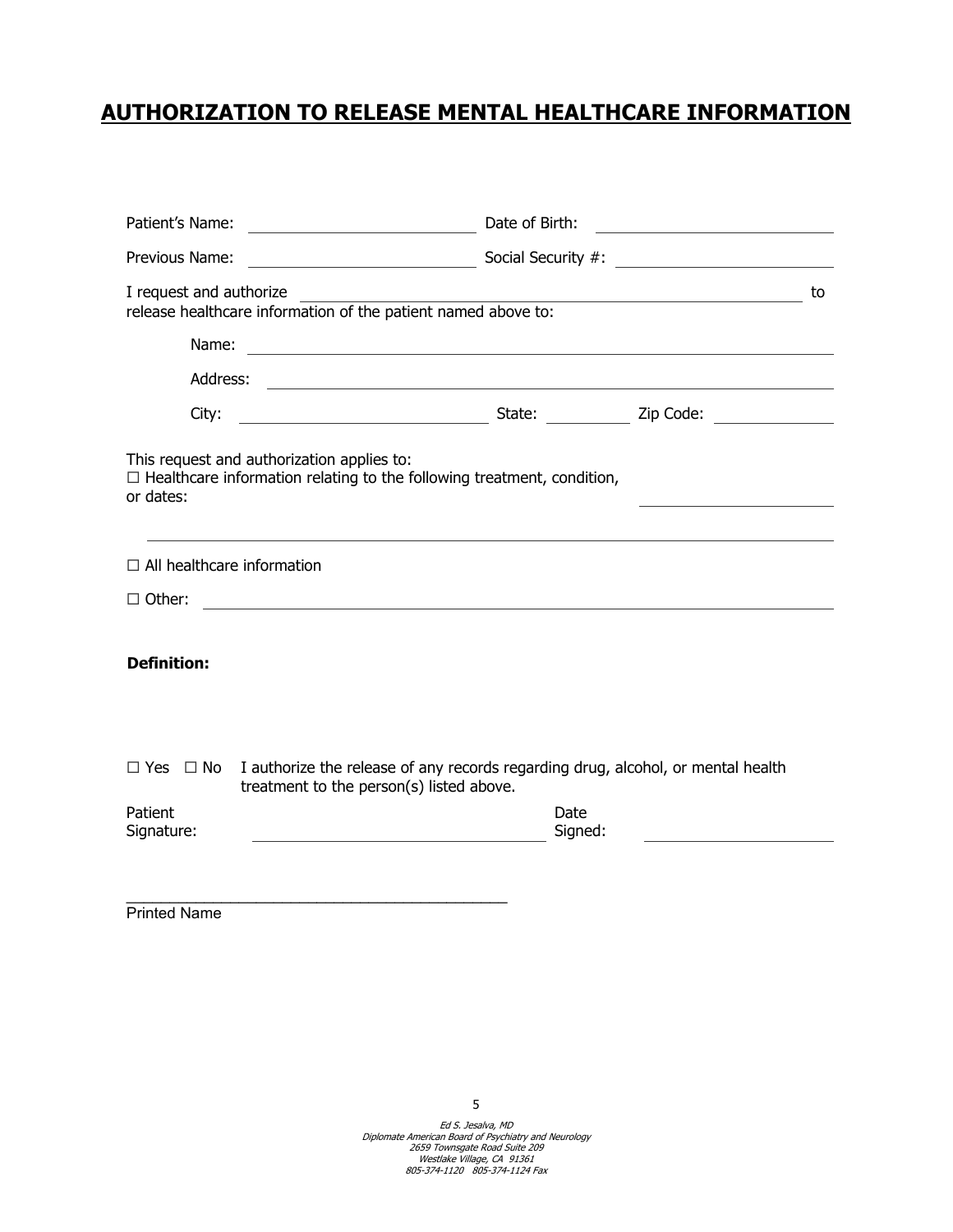### **MEDICATION REFILLS INCLUDING TRIPLICATE PRESCRIPTIONS**

The following policies are designed to improve the efficiency of the office and communication between you and the staff. Please **read, initial each statement** and **sign** at the bottom of the page to indicate **your understanding** of the policies.

It is your responsibility to fill your prescription before you run out of medications, and to protect your medications and controlled substances as carefully as you would your money or jewelry. There will be no refills of narcotic medication prior to the appropriate time. This is usually about  $5$  days prior to the next scheduled refill date. **\_\_\_\_\_ (initial)**

Triplicate prescriptions for controlled substances constitute an even more burdensome medico-legal and administrative responsibility. I do not prescribe addicting medications (medication with high abuse potential) for patients with a history of substance abuse, particularly those that the patient has already abused. Also, we do not refill lost, misplaced, stolen or otherwise unavailable addicting medication except under very special circumstances, and even then we make only one exception. It is your responsibility to fill your prescription before it expires. **\_\_\_\_\_ (initial)**

Reasons such as:

- *1.* "I went out of town and left my medication behind when I returned home."
- *2.* "The airlines lost my luggage which contained my medications."
- *3.* "My spouse/roommate/girl or boy/friend/son/daughter/pet etc… stole my medication."
- *4.* "I gave a few pills to my spouse/significant other….because he or she needed them."
- *5.* "I opened my medication above the sink / toilet/ pool/ lake…..and it fell in."

are **not** valid reasons for early refills of medication, so please do not ask**!\_\_\_\_\_ (initial)** 

| <b>Refill of prescriptions require periodic office visits with the doctor.</b> It is important to comply with your |
|--------------------------------------------------------------------------------------------------------------------|
| scheduled doctor's visit to have a successful treatment plan. Standard medication management and follow-up is      |
| every 2 to 4 weeks or otherwise specified. Scheduled visits must be followed in order for the prescription(s) to   |
| be filled. ( <b>initial</b> )                                                                                      |

Thank you for your anticipated cooperation.

I understand and will comply with these policies**.\_\_\_\_\_ (initial)** 

\_\_\_\_\_\_\_\_\_\_\_\_\_\_\_\_\_\_\_\_\_\_\_\_\_\_\_\_\_\_\_\_\_\_\_\_\_\_\_\_\_\_\_\_

Patient Signature or Parent/Guardian Date Date of Parents and Date Date Date Date

Printed Name

 $\_$  , and the state of the state of the state of the state of the state of the state of the state of the state of the state of the state of the state of the state of the state of the state of the state of the state of the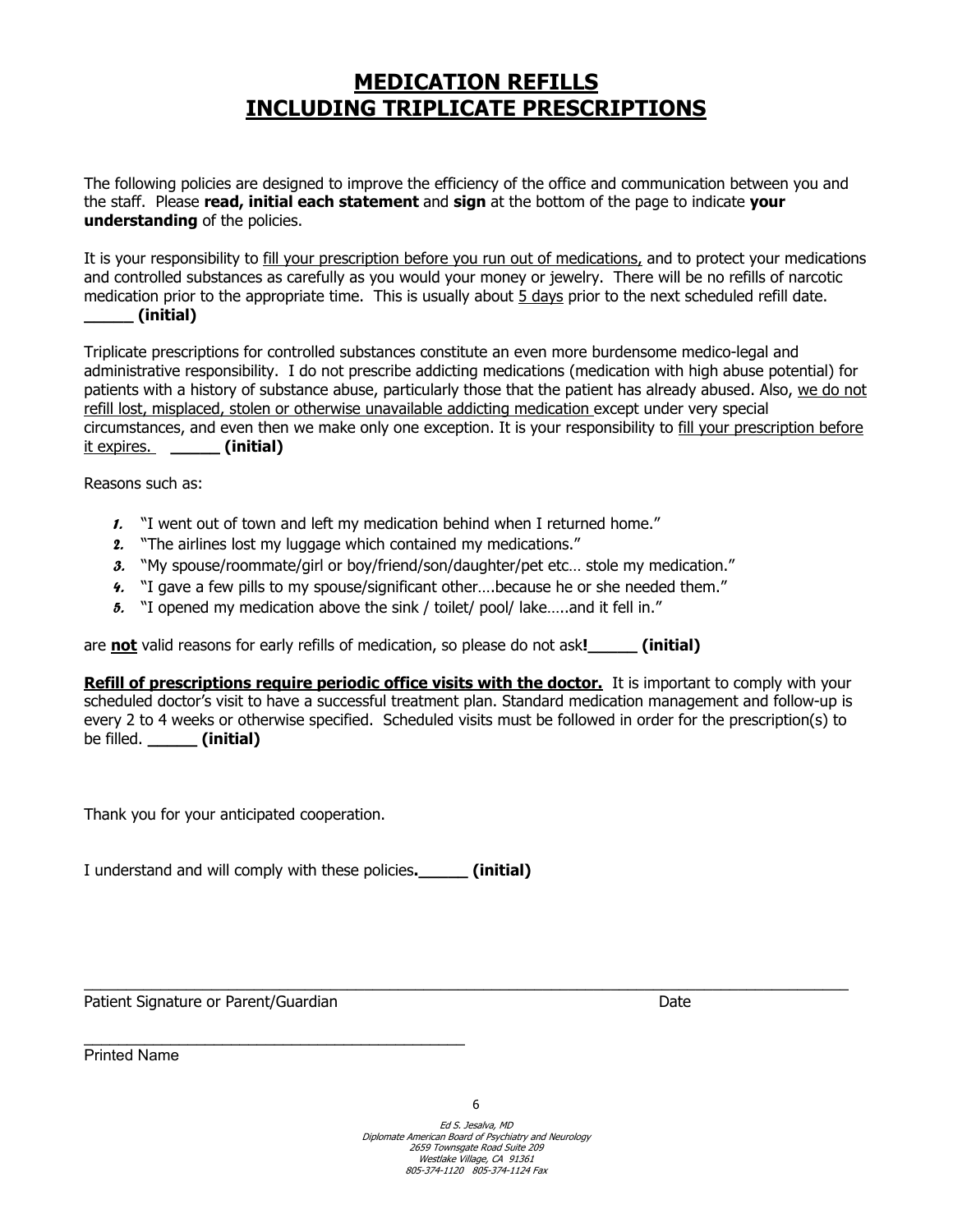# **CONSENT TO TREATMENT**

I, \_\_\_\_\_\_\_\_\_\_\_\_\_\_\_\_\_\_\_\_\_\_\_\_\_\_\_\_\_\_\_\_\_\_\_\_\_\_\_, voluntarily consent to Psychiatric care and routine diagnostic Patient name

procedures as is necessary.

**CONFIDENTIALITY:** All information between physician and patient is held strictly confidential unless:

1) The patient authorizes release of information with a signature;

2) The physician is ordered by a court to release information;

3) The patient presents a physical danger to self or others;

4) Child abuse/neglect is suspected. In the two latter cases, we are required by law to inform potential victims and legal authorities so that protective measures can be taken.

\_\_\_\_\_\_\_\_\_\_\_\_\_\_\_\_\_\_\_\_\_\_\_\_\_\_\_\_\_\_\_\_\_\_\_\_\_\_\_\_\_\_\_\_ \_\_\_\_\_\_\_\_\_\_\_\_\_\_\_\_\_\_\_\_\_\_\_\_\_\_\_\_\_\_\_\_\_\_\_\_

I have read the foregoing, understand its content, and agree to the conditions stipulated herein.

Patient Signature Date Date

\_\_\_\_\_\_\_\_\_\_\_\_\_\_\_\_\_\_\_\_\_\_\_\_\_\_\_\_\_\_\_\_\_\_\_\_\_\_\_\_\_\_\_\_

Printed Name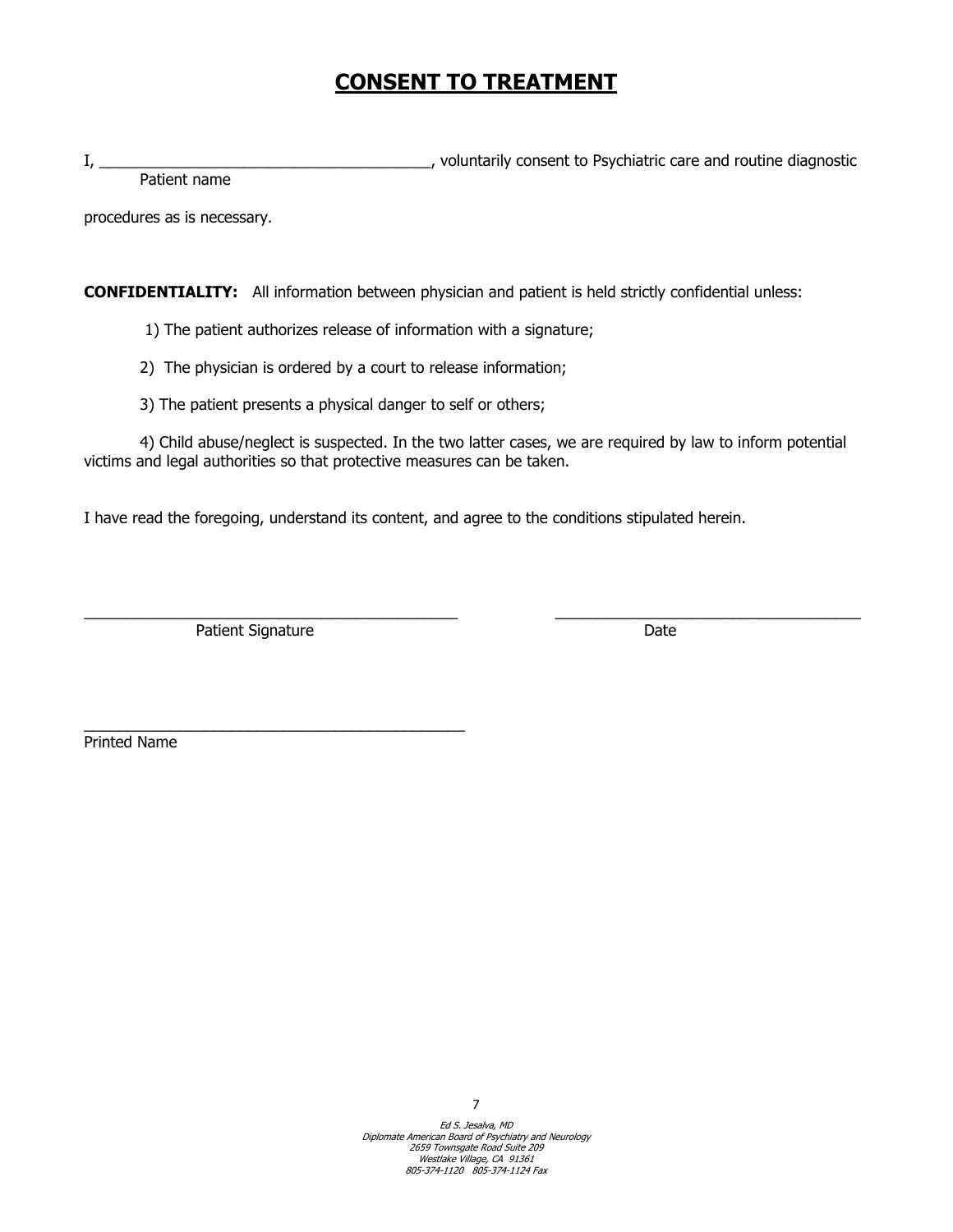# **NOTICE OF PRIVACY PRACTICES (MEDICAL)**

### **THIS NOTICE DESCRIBES HOW MEDICAL INFORMATION ABOUT YOU MAYBE USED AND DISCLOSED AND HOW YOU CAN GET ACCESS TO THIS INFORMATION. PLEASE REVIEW IT CAREFULLY.**

The Health Insurance Portability &Accountability Act of 1996 ("HIPAA") is a federal program that requires that all medical records and other individually identifiable health information used or disclosed by us in any form, whether electronically, on paper, or orally, are kept properly confidential. This Act gives you, the patient, significant new rights to understand and control how you health information is used. "HIPAA" provides penalties for covered entities that misuse personal health information.

As required by "HIPAA", we have prepared this explanation of how we are required to maintain the privacy of your health information and how we may use and disclose your health information.

We may use and disclose your medical records only for each of the following purposes: treatment, payment and health care operations.

- Treatment means providing, coordination, or managing health care and related services by one or more health care professionals. An example of this would include a physical examination.
- Payment means such activities as obtaining reimbursement for services, confirming coverage, billing or collection activities and utilization review. An example of this would be sending a bill for your visit to your insurance company for payment.
- Health care operations include the business aspects of running our practice, such as conducting quality assessment and improvement activities, auditing functions, cost-management analysis, and customer service. An example would be an internal quality assessment review.

We may also create and distribute de-identified health information by removing all references to individually identifiable information.

We may contact you to provide appointment reminders or information about treatment alternatives or other health-related benefits and services that may be of interest to you.

Any other uses and disclosures will be made only with your written authorization. You may revoke such authorization in writing and we are required to honor and abide by that written request, except to the extent that we have already taken actions relying on your authorization.

You have the following rights with respect to your protected health information, which you can exercise by presenting a written request to the Privacy Officer:

- The right to request restrictions on certain uses and disclosures of protected health information, including those related to disclosures to family members, other relatives, close personal friends, or any other person identified by you. We are, however, not required to agree to a requested restriction. If we do agree to a restriction, we must abide by it unless you agree in writing to remove it.
- The right to reasonable requests to receive confidential communications of protected health information from us by alternative means or at alternative locations.
- The right to inspect and copy your protected health information.
- The right to amend your protected health information.
- The right to receive an accounting of disclosures of protected health information.
- The right to obtain a paper copy of this notice from us upon request.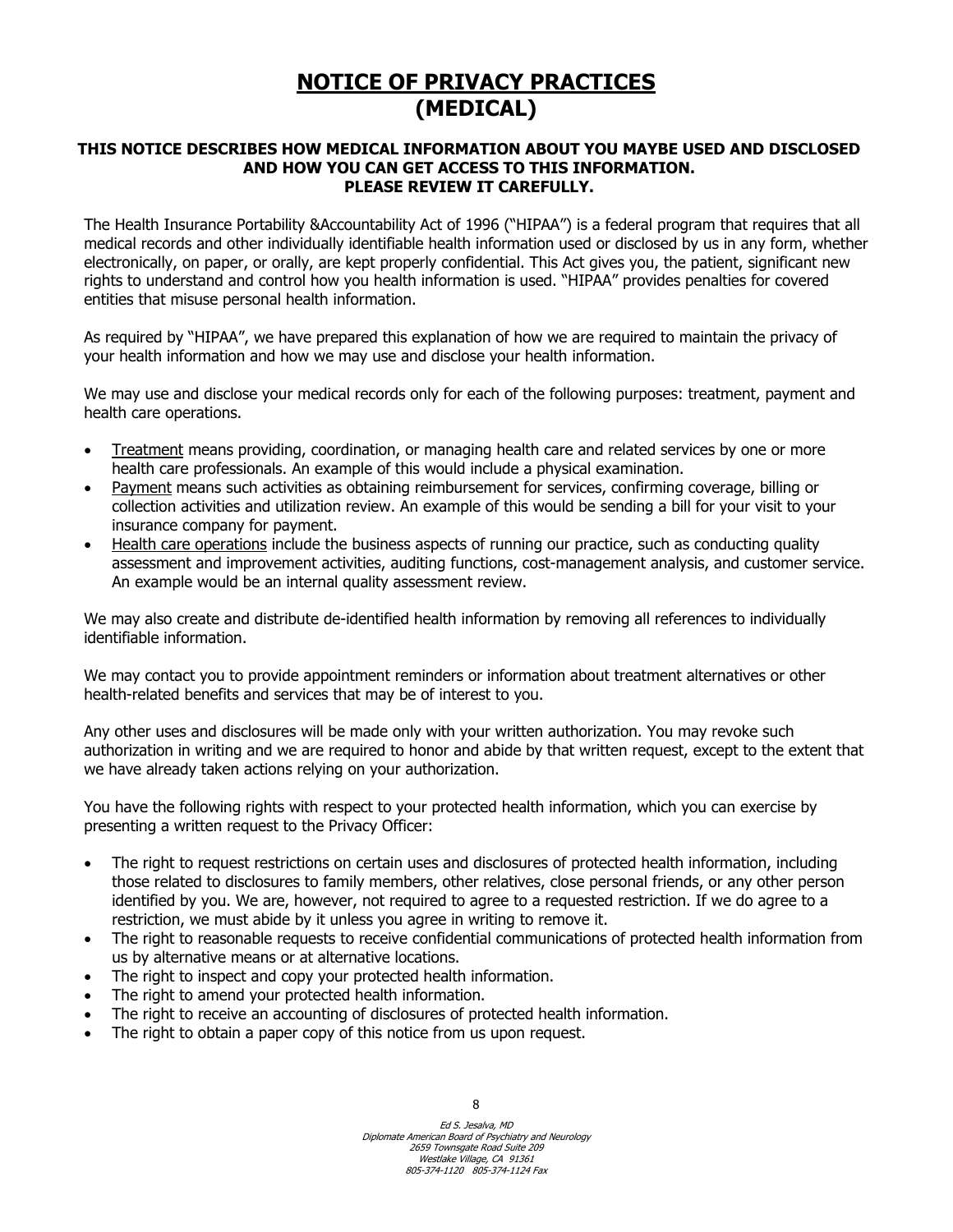We are required by law to maintain the privacy of your protected health information and to provide you with notice of our legal duties and privacy practices with respect to protected health information.

This notice is effective as of \_\_\_\_\_\_\_\_\_\_\_\_\_\_\_\_\_\_\_\_\_, 20\_\_\_ and we are required to abide by the terms of the Notice of Privacy Practices currently in effect. We reserve the right to change the terms of our Notice of Privacy Practices and to make the new notice provisions effective for all protected health information that we maintain. We will post and you may request a written copy of a revised Notice of Privacy Practices form this office.

You have recourse if you feel that your protections have been violated. You have the right to file written complaint with our office, or with the Department of Health & Human Services, Office of Civil Rights, about violations of the provisions of this notice or the policies and procedures of our office. We will not retaliate against you for filing a complaint.

Please contact us for more information: For more information about HIPAA

or to file a complaint:

The U.S. Department of Health & Human Services Office of Civil Rights 200 Independence Avenue, S.W. Washington, D.C., 20201 (202) 619-0257 Toll Free: 1-877-696-6775

I have read the above and agree to its terms and conditions.

Patient name or guardian Date of the Contract of the Date of the Date of the Date of the Date of the Date of the Date of the Date of the Date of the Date of the Date of the Date of the Date of the Date of the Date of the D

Printed Name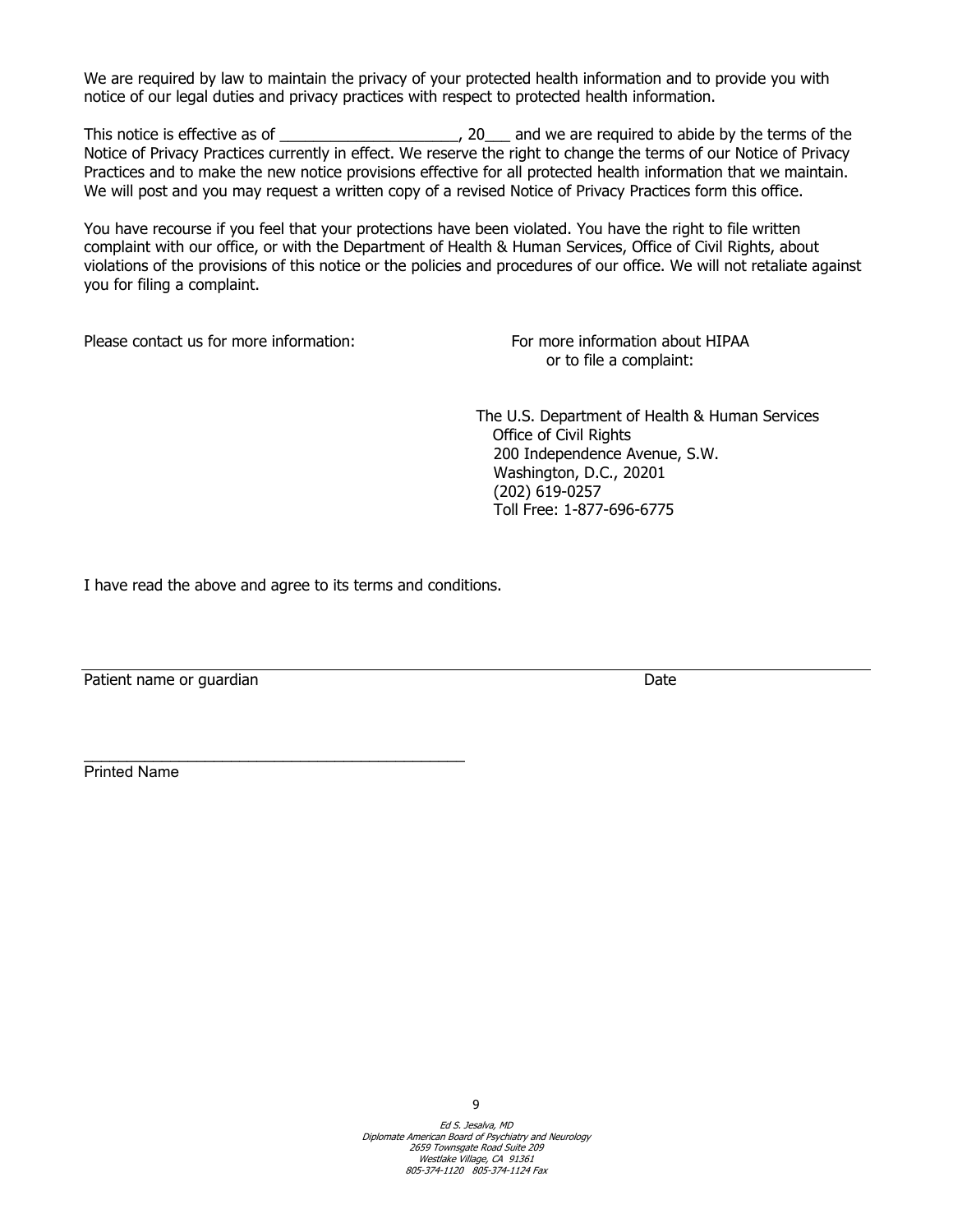## **Frequently Asked Questions**

### **Q: Do you accept Insurance?**

NO – We are out of network for ALL insurances.

However, we can supply you with a superbill and you may submit it to your insurance if you desire. I recommend you contact your insurance company to find out if and how much they will reimburse you.

#### **Q: How do I submit it to my insurance?**

There is a customer service number on your Insurance card – call the number and tell them you need a claim form sent to you so that you can submit a bill. When you receive the claim form complete it using the information on the superbill that we gave you and return it to them for processing. I recommend you keep a copy for future reference.

#### **Q: Why do you need a copy of my credit card?**

The doctor prefers a credit card be on file for any missed appointment charges or in case you forget to bring payment at the time of the visit. This also helps to keep the office more efficient by spending less time with the collections process.

### **Q: What if I don't want to leave a Credit Card on file?**

That's fine. We accept Cash Check or Credit Card for payment BUT payment IS EXPECTED at the time of your visit. Please be aware there will be a \$25.00 charge for any returned checks.

#### **Q: What if I have Medicare?**

I'm sorry we can not take any Medicare patients. You can call the number on your Medicare card for referrals.

#### **Q: What if I have Medicare but I am willing to pay out of pocket?**

I'm sorry Medicare does NOT allow that.

### **Q: What if I forget my Check or credit card for payment?**

Please call with a credit card or send a check or bring in payment BEFORE your next scheduled visit.

### **Q: I was charged for a missed appointment – why?**

As explained in the paperwork you filled out at your initial visit, you are responsible to cancel your appointment 24hours prior to the date and time. We can allow 1 courtesy missed appointment but ALL future missed appointments will be charged at FULL FEE.

#### **Q: Why do we no longer take insurance?**

Due to the amount of time it takes for reimbursement and the confusion about coverage of "Out of Network" claims along with the insurance companies relentless stall tactics it is no longer cost efficient for our office.

### **Q: Do we have Saturday or Evening appointments?**

No. The doctor has additional responsibilities to the community and is unable to accommodate these times.

#### **Q: If you do not take insurance why do you need a copy of my Insurance Card?**

Most Insurance companies require authorization for many medications prescribed in our office. If we have a copy on file we can avoid lengthy delays in the process which takes between 24 and 72 hours.

10

Ed S. Jesalva, MD Diplomate American Board of Psychiatry and Neurology 2659 Townsgate Road Suite 209 Westlake Village, CA 91361 805-374-1120 805-374-1124 Fax